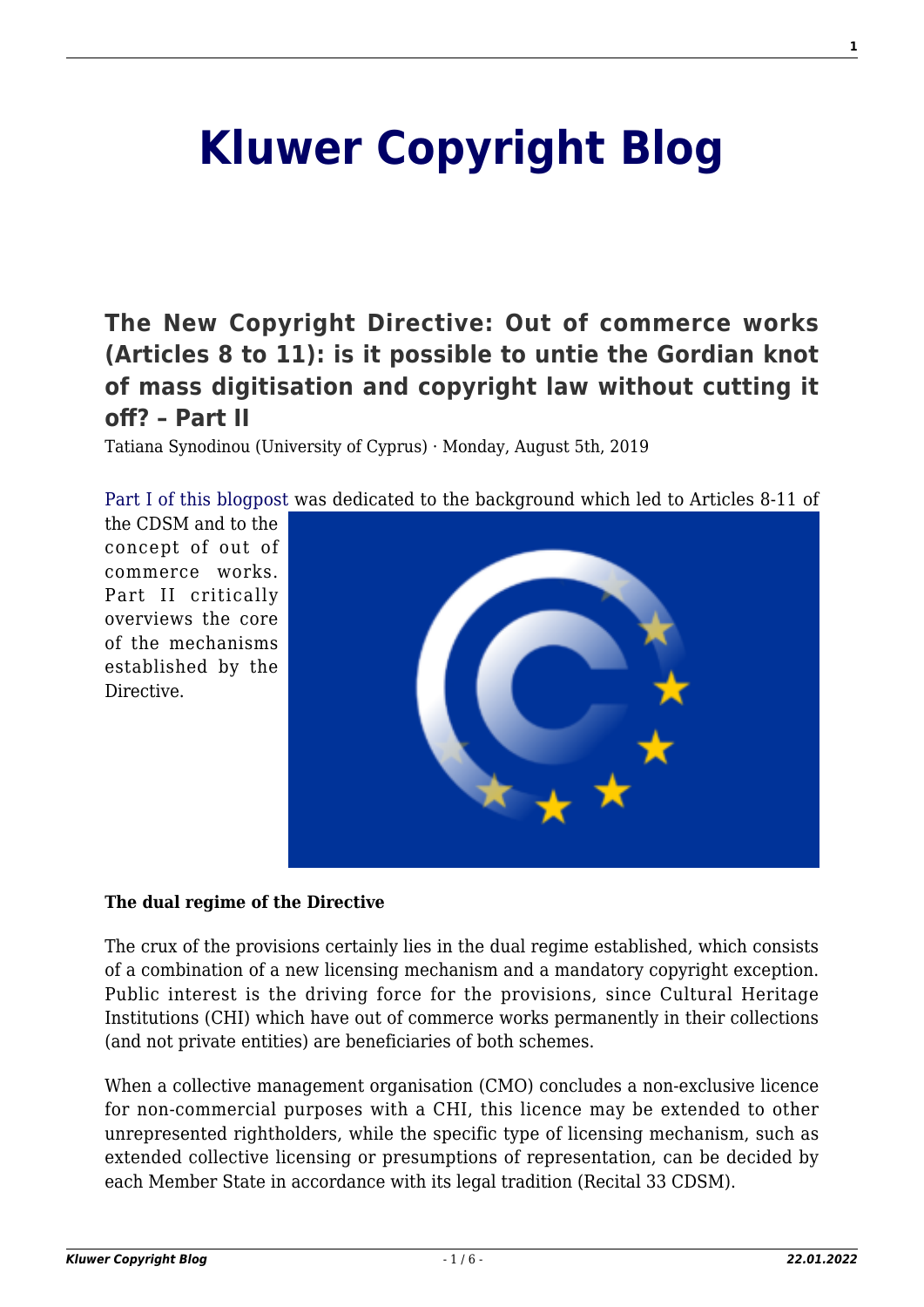Two conditions have to be met for this licensing system to be legitimate: the CMO shall be sufficiently representative of rightholders of the relevant type of works or other subject matter and of the rights that are the subject of the licence and all rightholders shall be guaranteed equal treatment in relation to the terms of the licence. The Directive covers the use by CHI for exclusively noncommercial purposes. However, this does not necessarily mean that the licences are free. Accordingly, any licences granted should not prevent CHI from covering the costs of the licence and the costs of digitising and disseminating the works or other subject matter covered by the licence (Recital 40 CDSM).

Representativeness is to be assessed in relation to the country where the CHI is established. Even though sufficient representativeness of the CMO is a key concept for the legitimacy of the licensing mechanism, the Directive does not establish uniform precise criteria for the assessment of the representativeness but instead leaves the determination of the requirements to be satisfied for CMOs to be considered sufficiently representative to the discretion of the Member States. The assessment should not be simply numerical. Member States should take into account the category of rights managed by the organisation, the ability of the organisation to manage the rights effectively, the creative sector in which it operates, and whether the organisation covers a significant number of rightholders in the relevant type of works who have given a mandate allowing the licensing of the relevant type of use (Recital 48, CDSM). This licensing system lowers transaction costs by facilitating mass rights clearance, since it is not required that the CHI conducts a diligent search on a work by work basis, as is the case in the Orphan Works Directive.

Furthermore, acknowledging that the licence-based solution might not be possible (such as where there is no CMO for a certain type of work or where the relevant CMO is not sufficiently representative), the Directive includes a "fall-back" exception which enables CHI to make available online out of commerce works for non-commercial purposes, on condition that the name of the author or any other identifiable rightholder is indicated, unless this turns out to be impossible.

Both the licensing scheme and the exception are based on the use of the works without the author's prior consent. While this is typical for an exception, bypassing the author's authorisation in a collective licensing mechanism necessarily requires that the voice of the natural owner of copyright is able to be effectively heard even at a later stage. In this context, the Directive provides a mechanism which enables authors to opt out from the licensing scheme. It is noteworthy that the right to opt out is also established where the making available of the work is based on the exception. By doing so, the Directive takes distance from the restrictive stance of the CJEU in Soulier, where the preventive nature of copyright was emphasised in order to rule out the opt-out mechanism of the French law on out of print works. The Directive builds on the line of reasoning of the CJEU in relation to the implicit consent of the author as a possible legal basis for a use of a work by a third party. As the CJEU held in Soulier, the circumstances in which implicit consent can be admitted must be strictly defined in order not to deprive of effect the very principle of the author's prior consent. In particular, every author must actually be informed of the future use of his work by a third party and the means at his disposal to prohibit it if he so wishes (par. 38 of Soulier). The Directive's provisions adopt a less rigid approach however in relation to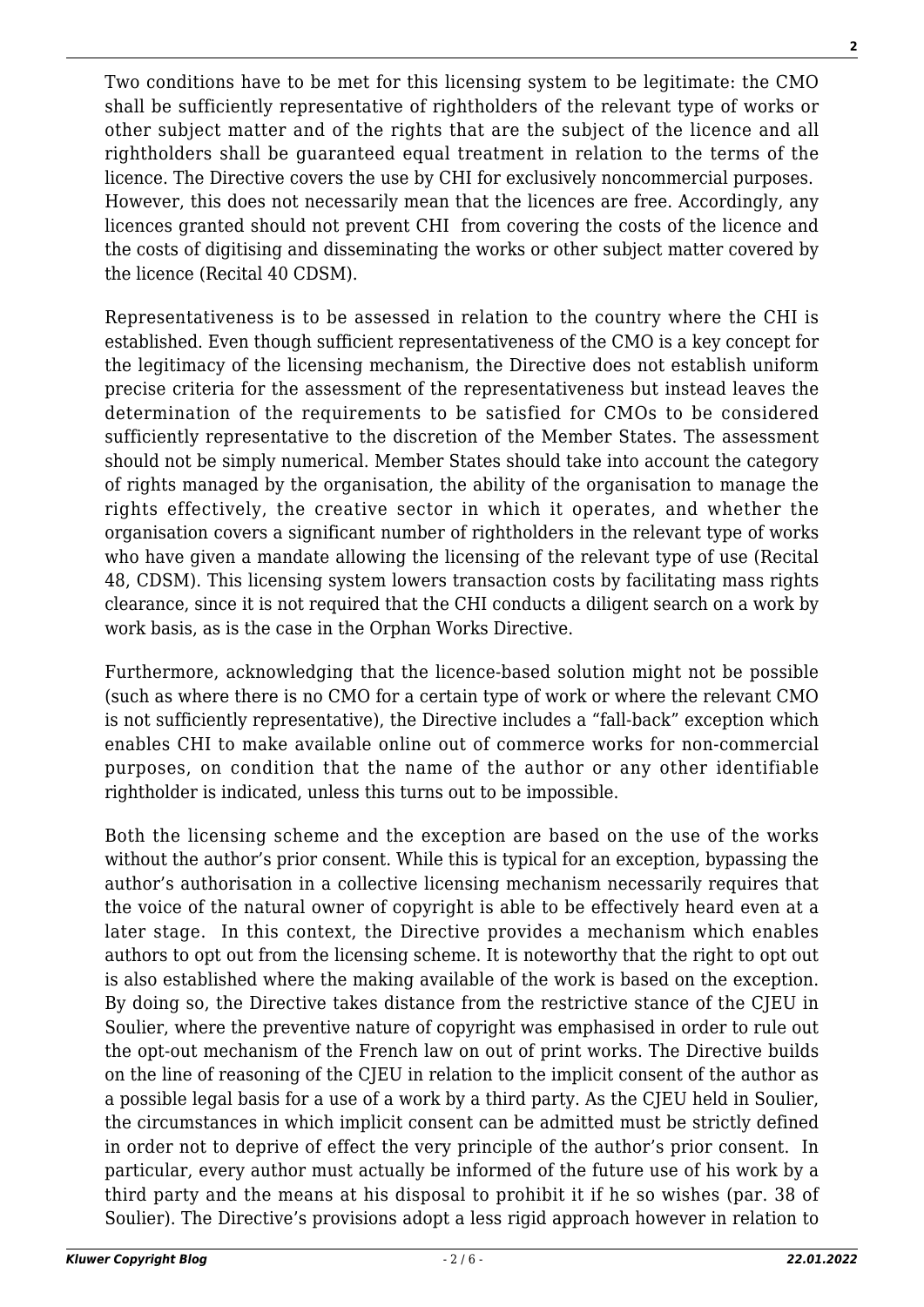how this information shall be provided. It departs from the conjunctive requirements of providing actual and individual information to each author and opts for the more flexible mechanism of publicity measures. This is a pragmatic approach since the need for providing individualised information to each author makes problematic the implementation of an extended collective management licensing scheme.

## **From prior consent to opting out**

Publicity measures are defined in Article 10. Information for the purposes of the identification of the out-of-commerce works covered by a licence or used under the exception, as well as information about the opt-out mechanism and the parties to the licence, the territories covered and the uses shall be made permanently, easily and effectively accessible on a public single online portal that will be established and managed by the European Union Intellectual Property Office (EUIPO). The CDSM is much more explicit than Article 5 of the Orphan Works Directive on the modalities of how to end the out of commerce status. This is also a significant recognition of the legitimacy of extended collective licensing mechanisms as a proper legal basis for the use of copyright protected works at an EU copyright level, even though it provides scant harmonisation and only in relation to the specific category of out of commerce works.[\[1\]](#page-3-0)

<span id="page-2-0"></span>Authors' interests are safeguarded through the requirement that a broad range of information has to be provided to authors, and through the power given to authors to withdraw from the out of commerce status without burdensome formalities, in line with Soulier's findings (par. 51). Rightholders shall be able to withdraw at any time, easily and effectively, either in general or in specific cases, including after the conclusion of a licence or after the beginning of the use concerned. Accordingly, in the Directive's approach, a sophisticated opt-out mechanism which consists of the author's right to withdraw from the out of commerce status freely and unconditionally, upon receiving appropriate and detailed information, is not considered as a Berne forbidden formality that interferes with the effective enjoyment of copyright. This breach of the prevailing rule of the preventive nature of copyright is justified on public interest grounds. It is also important that the exercise of the right to exclude does not preclude the rightholders' claims to remuneration for the actual use of the work or other subject matter under the licence.

The substitution of the prior consent by the opt-out mechanism is a symbolic shift which alters the nature of copyright protection in order to respond to the challenges of mass digitisation. Contrary to other fields of Internet law, such as personal data protection, where the mechanism of opting out from the processing has been gradually replaced by stringent explicit consent requirements, the supple regulatory model of rightholders' opting out from certain uses of their works by third parties has been gradually established as a solution for certain massive digital uses of copyright protected works regardless of whether the legal basis for such uses is extended collective licensing (Article 8 par. 1 of CDSM) or an exception (as in both the Orphan Works Directive and Article 8 par. 2 of CDSM)). Certainly, the assessment of the legitimacy and the compatibility of such mechanisms with international copyright law principles is a fragile exercise, which strongly depends on their details, especially as regards the strong guarantee that the author's power to oppose and to withdraw is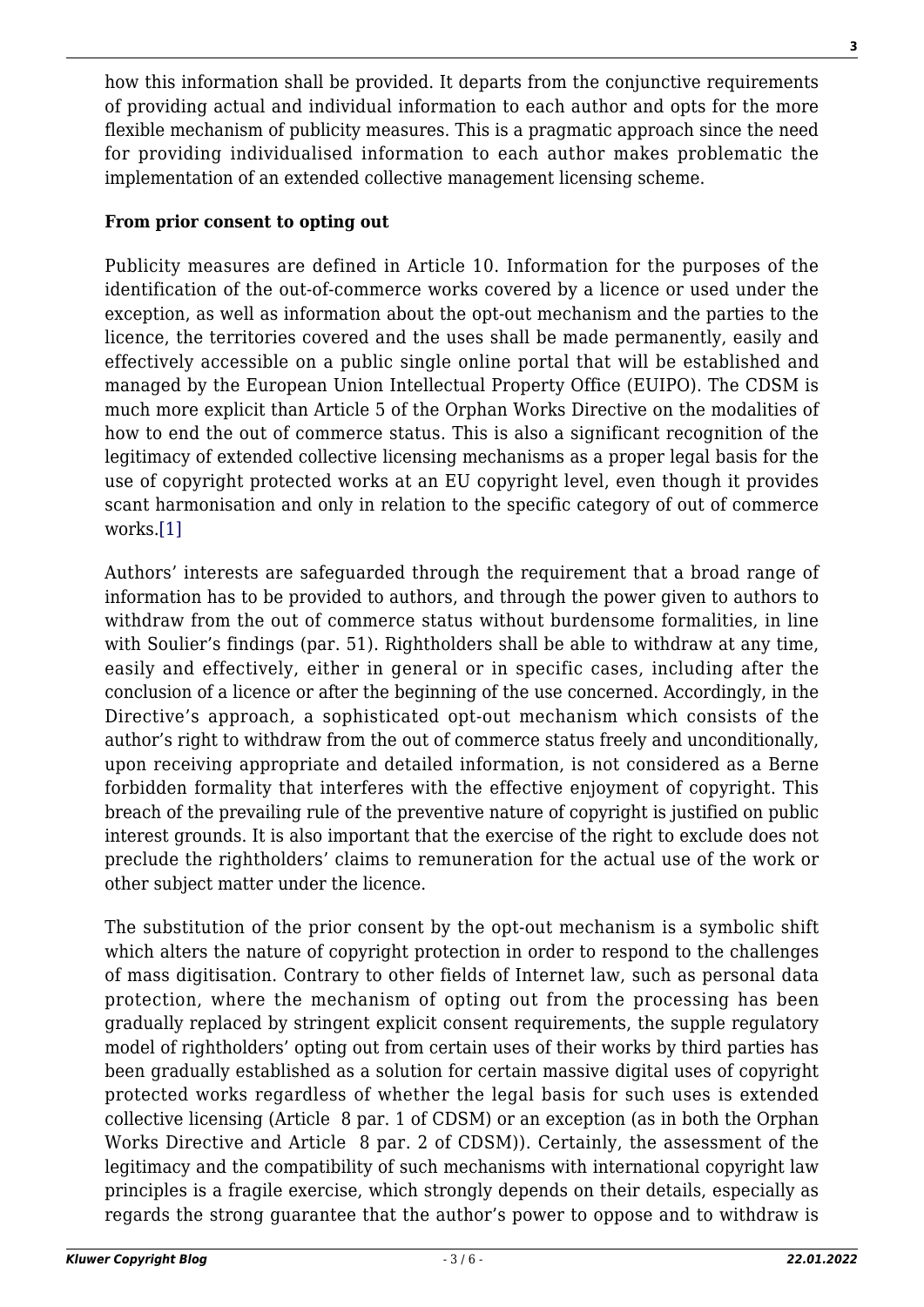limitless. It should also be noted that those mechanisms are justified on robust public interest grounds and apply in specific fields.

The need to ensure the compliance of the new EU regime on out of commerce works with international copyright law principles is also reflected in the Directive's choice to exclude its application to foreign works. Specifically, was also the case for the Orphan Works Directive, it does not apply to sets of out-of-commerce works if there is evidence that such sets predominantly consist of works of non-EU nationals (works first published or first broadcast in a third country and cinematographic or audiovisual works of which the producers have their headquarters or habitual residence in a third country). However, the Directive's provisions shall apply where the CMO is sufficiently representative of rightholders of the relevant third country.

The territorial scope of both mechanisms is defined in Article 9. Licences granted in accordance with Article 8 may cover uses in any EU country. For uses of works under the exception, the Directive establishes the legal fiction that they shall be deemed to occur solely in the Member State where the CHI undertaking that use is established.

Cutting, instead of untying, a Gordian knot should not always be seen as a failure to solve its mystery, but also as a bringing a fresh approach to a daunting problem. The Directive's new provisions on out of commerce works try to achieve a trailblazing, albeit fragile, balance between the interests of the authors and the public by achieving a compromise between well established and novel approaches in European copyright law. The legal mechanism established by Articles 8-11 departs from the Orphan Works Directive's burdensome instrument of diligent search on a work by work basis in order to promote collective licensing tools which would facilitate the making available online of sets of out of commerce works by CHI. In this context, it could serve as a prototype for future evolutions in EU Copyright law, since it is an official consecration of an alternative regulatory model implementing a separation between ownership and exercise of copyright. At the same time, the unveiling of its full potential is left to the discretion of the Member States.

<span id="page-3-0"></span>[\[1\]](#page-2-0) For the non-interference of previous Directives with the extended collective licensing mechanisms at the national level, see: Recital 18 of the Directive 2001/29, Recital 12 of the Collective Management Directive, Recitals 4 and 24 of the Orphan Works Directive.

*———————————————————————————-*

*This post is part of a series on the new Directive (EU) 2019/790 on copyright and related rights in the Digital Single Market (CDSM Directive):*

[The New Copyright Directive: A](http://copyrightblog.kluweriplaw.com/2019/06/07/the-new-copyright-directive-a-tour-dhorizon-part-i/) *[tour d'horizon –](http://copyrightblog.kluweriplaw.com/2019/06/07/the-new-copyright-directive-a-tour-dhorizon-part-i/)* [Part I](http://copyrightblog.kluweriplaw.com/2019/06/07/the-new-copyright-directive-a-tour-dhorizon-part-i/) by João Pedro Quintais

[The New Copyright Directive: A tour d'horizon – Part II \(of press publishers, upload](http://copyrightblog.kluweriplaw.com/2019/06/17/the-new-copyright-directive-a-tour-dhorizon-part-ii-of-press-publishers-upload-filters-and-the-real-value-gap/) [filters and the real value gap\)](http://copyrightblog.kluweriplaw.com/2019/06/17/the-new-copyright-directive-a-tour-dhorizon-part-ii-of-press-publishers-upload-filters-and-the-real-value-gap/) by João Pedro Quintais

[The New Copyright Directive: Digital and Cross-border Teaching Exception \(Article 5\)](http://copyrightblog.kluweriplaw.com/2019/06/21/the-new-copyright-directive-digital-and-cross-border-teaching-exception-article-5/) by Bernd Justin Jütte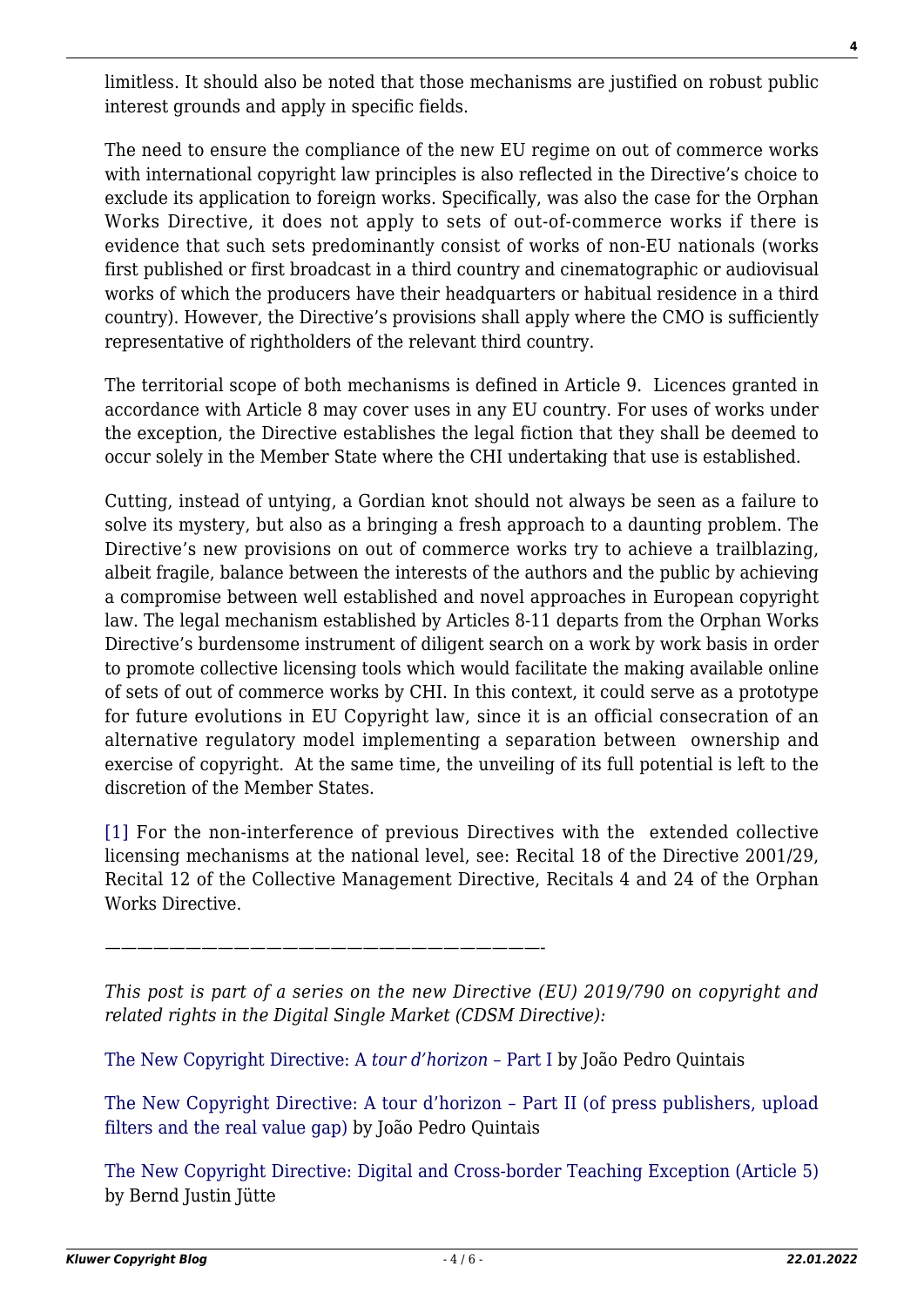[The New Copyright Directive: Collective licensing as a way to strike a fair balance](http://copyrightblog.kluweriplaw.com/2019/06/25/the-new-copyright-directive-collective-licensing-as-a-way-to-strike-a-fair-balance-between-creator-and-user-interests-in-copyright-legislation-article-12/) [between creator and user interests in copyright legislation \(Article 12\)](http://copyrightblog.kluweriplaw.com/2019/06/25/the-new-copyright-directive-collective-licensing-as-a-way-to-strike-a-fair-balance-between-creator-and-user-interests-in-copyright-legislation-article-12/) by Johan Axhamn

[The New Copyright Directive: Article 14 or when the Public Domain Enters the New](http://copyrightblog.kluweriplaw.com/2019/06/27/the-new-copyright-directive-article-14-or-when-the-public-domain-enters-the-new-copyright-directive/) [Copyright Directive](http://copyrightblog.kluweriplaw.com/2019/06/27/the-new-copyright-directive-article-14-or-when-the-public-domain-enters-the-new-copyright-directive/) by Alexandra Giannopoulou

[The New Copyright Directive: Fair remuneration in exploitation contracts of authors](http://copyrightblog.kluweriplaw.com/2019/07/15/the-new-copyright-directive-fair-remuneration-in-exploitation-contracts-of-authors-and-performers-part-1-articles-18-and-19/) [and performers – Part 1, Articles 18 and 19](http://copyrightblog.kluweriplaw.com/2019/07/15/the-new-copyright-directive-fair-remuneration-in-exploitation-contracts-of-authors-and-performers-part-1-articles-18-and-19/) by Ananay Aguilar

[The New Copyright Directive: Text and Data Mining \(Articles 3 and 4\)](http://copyrightblog.kluweriplaw.com/2019/07/24/the-new-copyright-directive-text-and-data-mining-articles-3-and-4/) by Bernt Hugenholtz

[The New Copyright Directive: Out of commerce works \(Articles 8 to 11\): is it possible](http://copyrightblog.kluweriplaw.com/2019/07/29/the-new-copyright-directive-out-of-commerce-works-articles-8-to-11-is-it-possible-to-untie-the-gordian-knot-of-mass-digitisation-and-copyright-law-without-cutting-it-off-part-i/) [to untie the Gordian knot of mass digitisation and copyright law without cutting it off?](http://copyrightblog.kluweriplaw.com/2019/07/29/the-new-copyright-directive-out-of-commerce-works-articles-8-to-11-is-it-possible-to-untie-the-gordian-knot-of-mass-digitisation-and-copyright-law-without-cutting-it-off-part-i/) [– Part I](http://copyrightblog.kluweriplaw.com/2019/07/29/the-new-copyright-directive-out-of-commerce-works-articles-8-to-11-is-it-possible-to-untie-the-gordian-knot-of-mass-digitisation-and-copyright-law-without-cutting-it-off-part-i/) by Tatiana Synodinou

*To make sure you do not miss out on regular updates from the Kluwer Copyright Blog, please subscribe [here.](http://copyrightblog.kluweriplaw.com/newsletter)*

## **Kluwer IP Law**

The **2021 Future Ready Lawyer survey** showed that 81% of the law firms expect to view technology as an important investment in their future ability to thrive. With Kluwer IP Law you can navigate the increasingly global practice of IP law with specialized, local and cross-border information and tools from every preferred location. Are you, as an IP professional, ready for the future?

[Learn how](https://www.wolterskluwer.com/en/solutions/kluweriplaw?utm_source=copyrightnblog&utm_medium=articleCTA&utm_campaign=article-banner) **[Kluwer IP Law](https://www.wolterskluwer.com/en/solutions/kluweriplaw?utm_source=copyrightnblog&utm_medium=articleCTA&utm_campaign=article-banner)** [can support you.](https://www.wolterskluwer.com/en/solutions/kluweriplaw?utm_source=copyrightnblog&utm_medium=articleCTA&utm_campaign=article-banner)